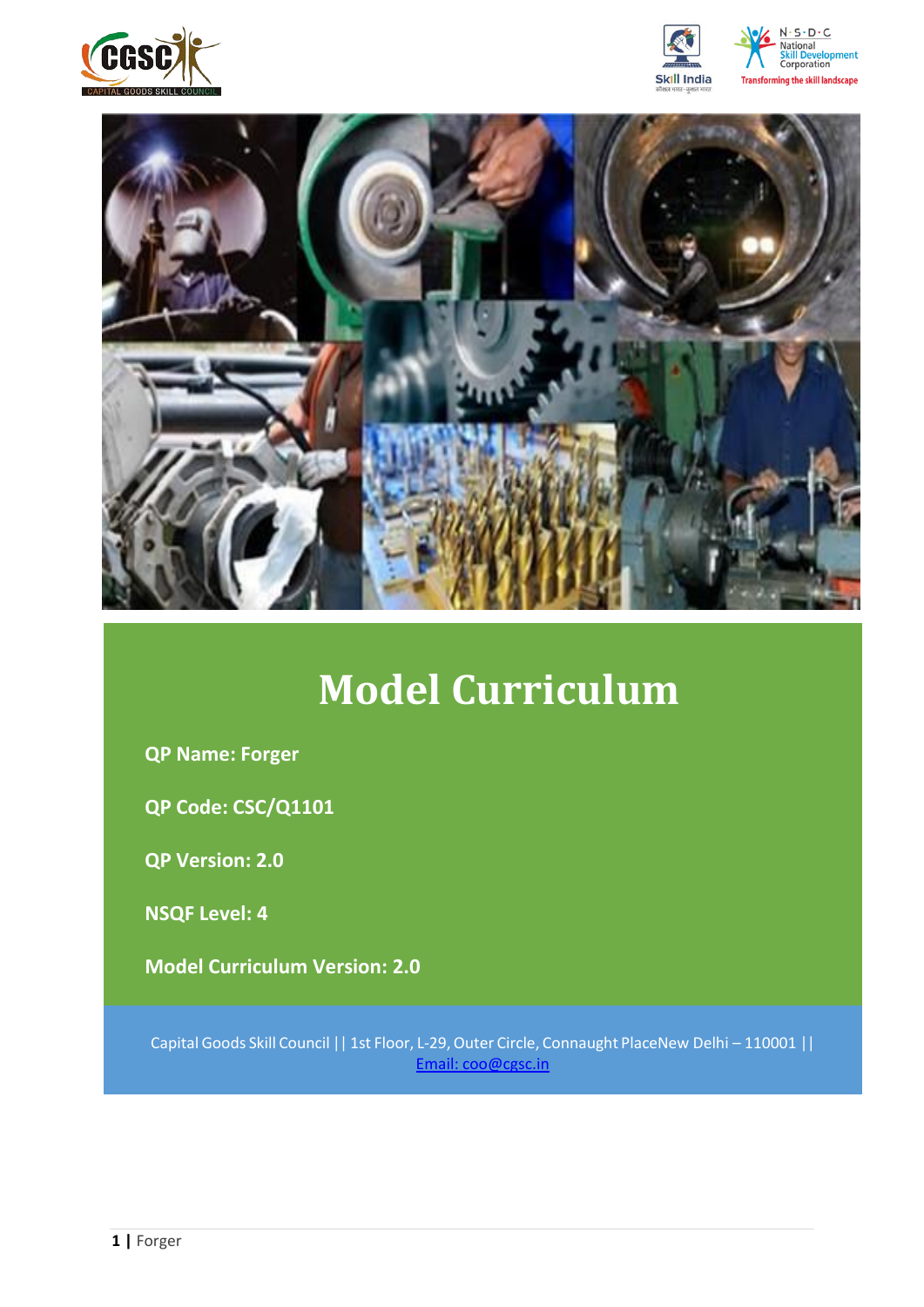



# **Table of Contents**

| Module 3: Process of coordinating with co-workers to achieve work efficiency 10 |  |
|---------------------------------------------------------------------------------|--|
|                                                                                 |  |
|                                                                                 |  |
|                                                                                 |  |
|                                                                                 |  |
|                                                                                 |  |
|                                                                                 |  |
|                                                                                 |  |
|                                                                                 |  |
|                                                                                 |  |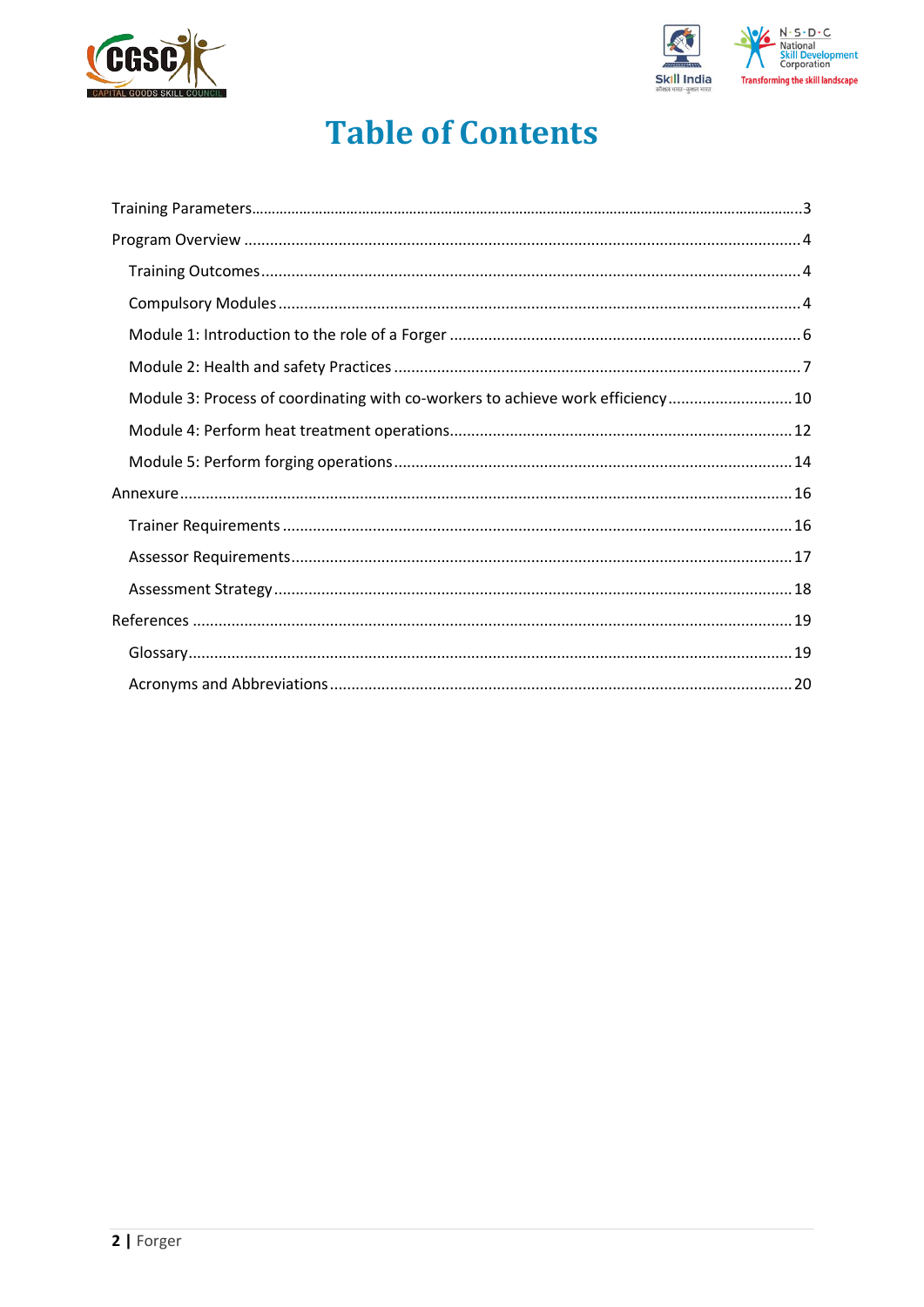<span id="page-2-0"></span>



# **Training Parameters**

| <b>Sector</b>                                                     | <b>Capital Goods</b>                                                                                                                                                                                                                                            |
|-------------------------------------------------------------------|-----------------------------------------------------------------------------------------------------------------------------------------------------------------------------------------------------------------------------------------------------------------|
| Sub-Sector                                                        | <b>Light Engineering Goods</b>                                                                                                                                                                                                                                  |
| <b>Occupation</b>                                                 | Forging                                                                                                                                                                                                                                                         |
| Country                                                           | India                                                                                                                                                                                                                                                           |
| <b>NSQF Level</b>                                                 | 4                                                                                                                                                                                                                                                               |
| Aligned to NCO/ISCO/ISIC Code                                     | <b>NCO-2015/NIL</b>                                                                                                                                                                                                                                             |
| <b>Minimum Educational Qualification and</b><br><b>Experience</b> | 10th Class with 2 years of experience in the relevant field<br>Or<br>10th Class + ITI (2 years<br>Or<br>12th Pass with 6 Months of experience in the relevant field<br>Or<br>Fitter Mechanical Assembly $-3$ with 1 year of experience in the<br>relevant field |
| <b>Pre-Requisite License or Training</b>                          | <b>NA</b>                                                                                                                                                                                                                                                       |
| <b>Minimum Job Entry Age</b>                                      | 18 years                                                                                                                                                                                                                                                        |
| <b>Last Reviewed On</b>                                           | 31/03/2022                                                                                                                                                                                                                                                      |
| <b>Next Review Date</b>                                           | 31/03/2025                                                                                                                                                                                                                                                      |
| <b>NSQC Approval Date</b>                                         | 31/03/2022                                                                                                                                                                                                                                                      |
| <b>QP Version</b>                                                 | 2.0                                                                                                                                                                                                                                                             |
| <b>Model Curriculum Creation Date</b>                             | 31/03/2022                                                                                                                                                                                                                                                      |
| Model Curriculum Valid Up to Date                                 | 31/03/2025                                                                                                                                                                                                                                                      |
| <b>Model Curriculum Version</b>                                   | 2.0                                                                                                                                                                                                                                                             |
| <b>Minimum Duration of the Course</b>                             | 450 Hours 00 Minutes                                                                                                                                                                                                                                            |
| <b>Maximum Duration of the Course</b>                             | 450 Hours 00 Minutes                                                                                                                                                                                                                                            |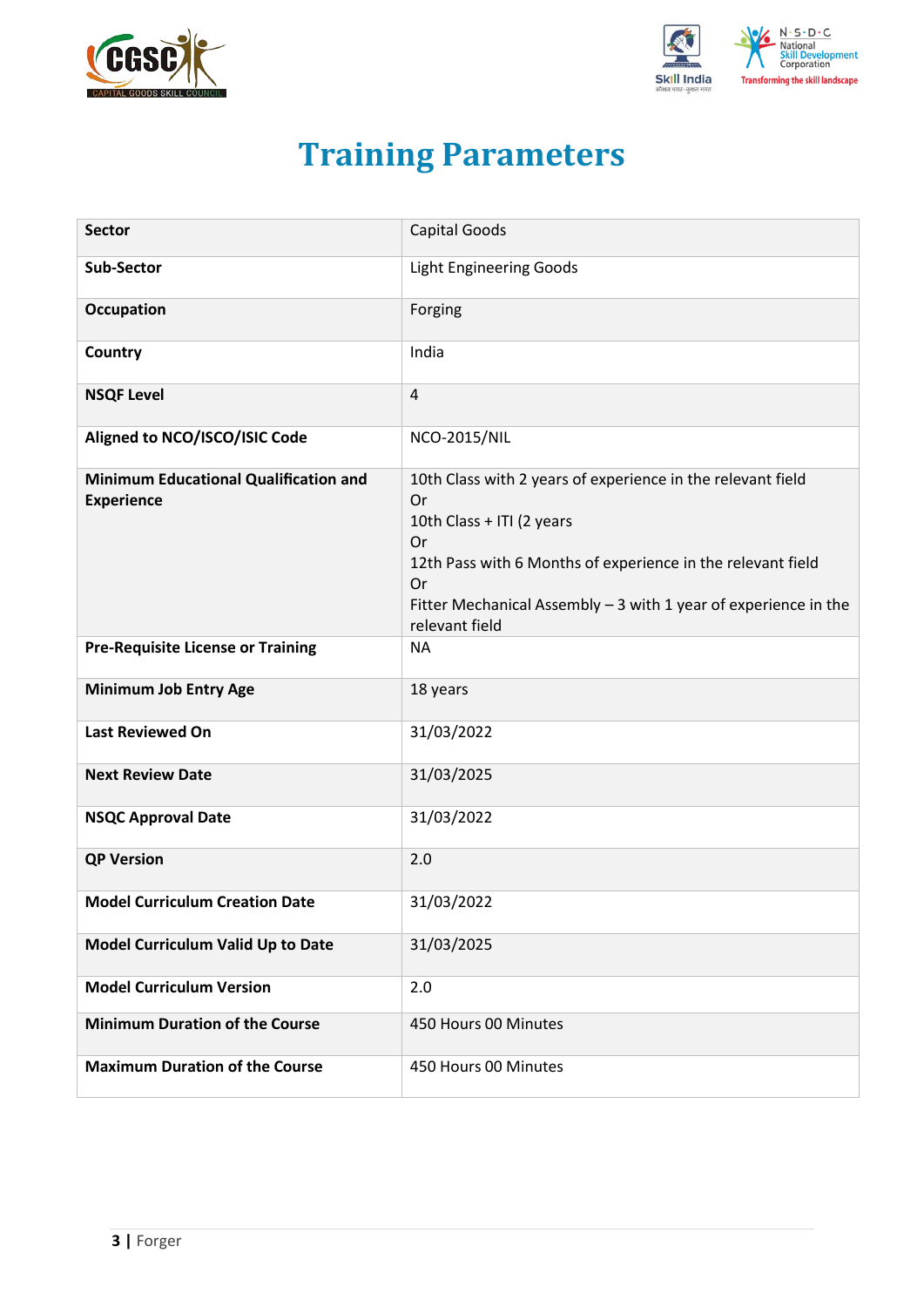



# **Program Overview**

<span id="page-3-0"></span>This section summarizes the end objectives of the program along with its duration.

## <span id="page-3-1"></span>**Training Outcomes**

<span id="page-3-2"></span>At the end of the program, the learner should have acquired the listed knowledge and skills.

- Interpret drawing/work instructions/SOPs for identification of raw material, tools and equipment required for the heat treatment and forging operations.
- Carry out pre-forging activities such as lifting of workpiece, inspection of tools and equipment etc.
- Carry out heat treatment, forging and post-forging operations
- Work effectively and efficiently as per schedules and timelines.
- Implement safety practices.
- Optimize the use of resources to ensure less wastage and maximum conservation.

## **Compulsory Modules**

The table lists the modules and their duration corresponding to the Compulsory NOS of the QP.

| <b>NOS and Module Details</b>                                                                                                                 | <b>Theory</b><br><b>Duration</b> | <b>Practical</b><br><b>Duration</b> | On-the-Job<br><b>Training</b><br><b>Duration</b><br>(Mandatory) | On-the-Job<br><b>Training Duration</b><br>(Recommended) | <b>Total</b><br><b>Duration</b> |
|-----------------------------------------------------------------------------------------------------------------------------------------------|----------------------------------|-------------------------------------|-----------------------------------------------------------------|---------------------------------------------------------|---------------------------------|
| <b>Bridge Module</b>                                                                                                                          |                                  |                                     |                                                                 |                                                         |                                 |
| Module 1: Introduction to the<br>role of a Forger                                                                                             | 8:00                             | 0:00                                | 0:00                                                            | 00:00                                                   | 8:00                            |
| CSC/N1335 - Follow the<br>health and safety practices<br>at work<br><b>NOS Version-2.0</b><br><b>NSQF Level-3</b>                             | 20:00                            | 40:00                               | 0:00                                                            | 0:00                                                    | 60:00                           |
| Module 2: Health and safety<br>practices                                                                                                      | 20:00                            | 40:00                               | 0:00                                                            | 00:00                                                   | 60:00                           |
| CSC/N1336 - Coordinate<br>with co-workers to achieve<br>work efficiency<br><b>NOS Version-2.0</b><br><b>NSQF Level-3</b>                      | 20:00                            | 30:00                               | 0:00                                                            | 00:00                                                   | 50:00                           |
| Module 3: Process of<br>coordinating with co-workers<br>to achieve work efficiency                                                            | 20:00                            | 30:00                               | 0:00                                                            | 00:00                                                   | 50:00                           |
| CSC/N1001 - Perform heat<br>treatment operations on<br>ferrous & non-ferrous metals<br>and alloys<br>NOS Version No. - 2.0<br>NSQF Level $-3$ | 55:00                            | 90:00                               | 0:00                                                            | 00:00                                                   | 145:00                          |
| Module 4: Perform heat<br>treatment operations                                                                                                | 55:00                            | 90:00                               | 0:00                                                            | 00:00                                                   | 145:00                          |
| CSC/N1101 - Perform forging<br>techniques on ferrous & non-<br>ferrous metals and alloys<br>NOS Version No. - 2.0                             | 77:00                            | 110:00                              | 0:00                                                            | 00:00                                                   | 187:00                          |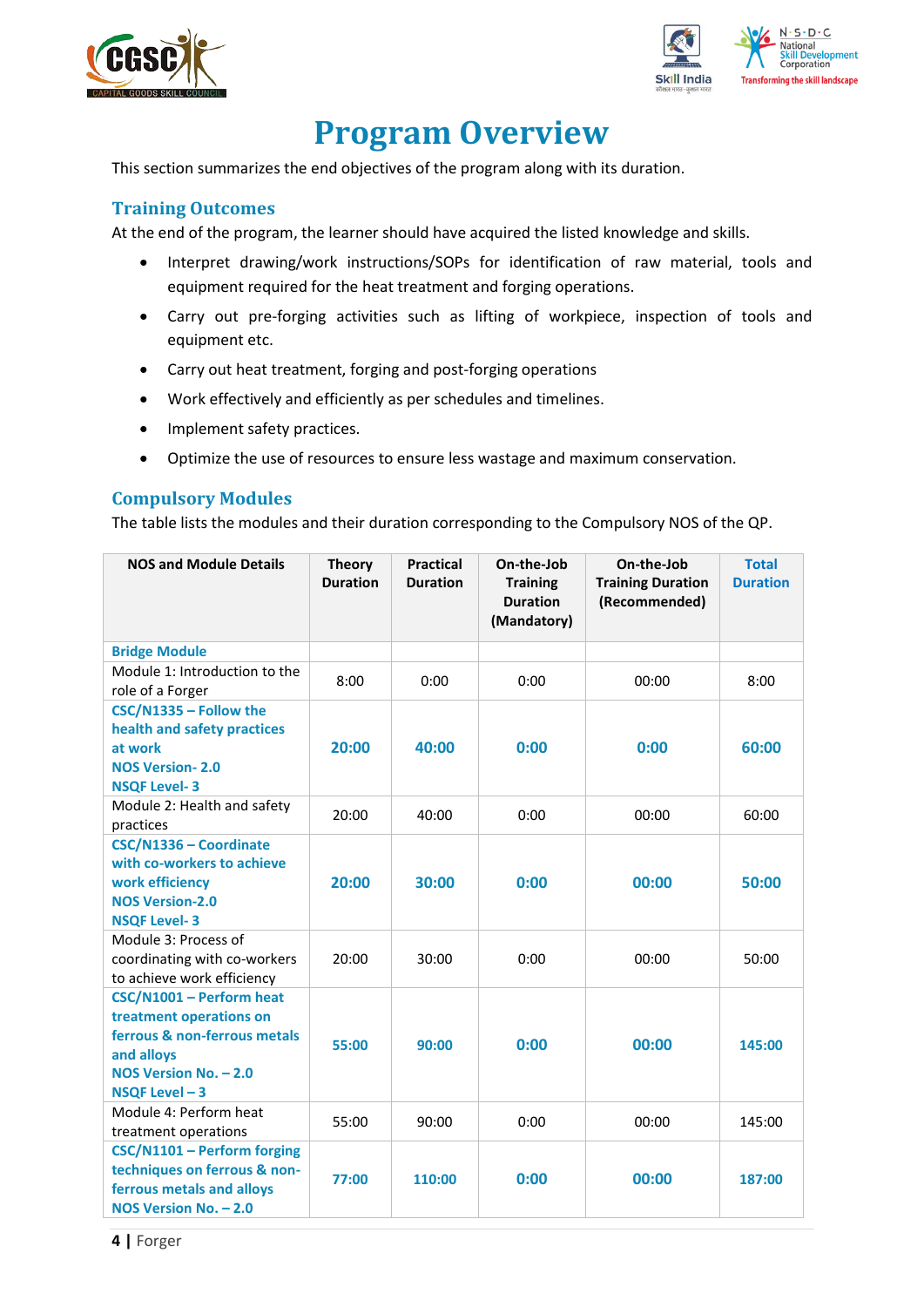



| $NSQF$ Level $-3$                       |        |        |      |       |        |
|-----------------------------------------|--------|--------|------|-------|--------|
| Module 5: Perform forging<br>operations | 77:00  | 110:00 | 0:00 | 00:00 | 187:00 |
| <b>Total Duration</b>                   | 180:00 | 270:00 | 0:00 | 00:00 | 450:00 |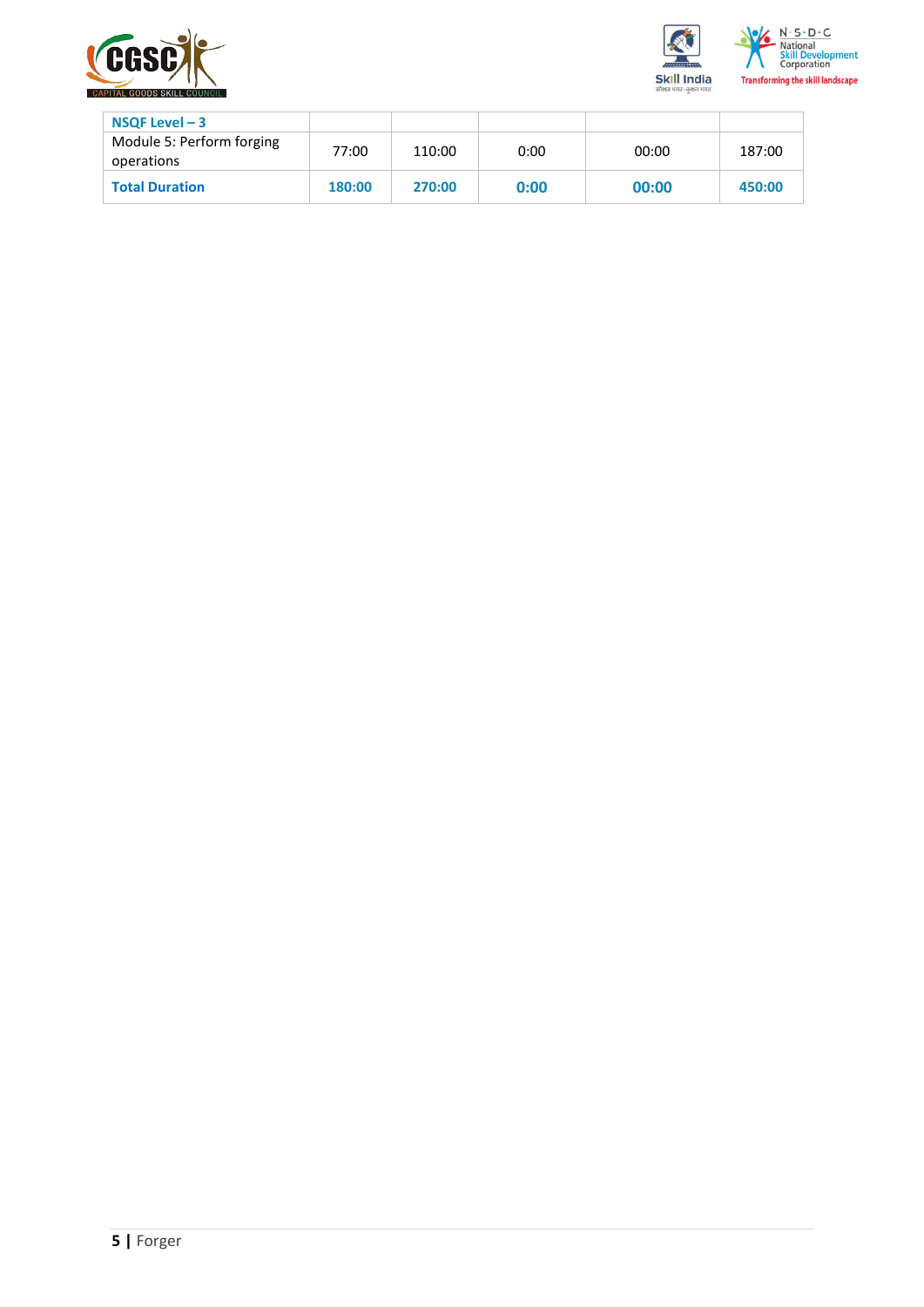



# **Module Details**

## **Module 1: Introduction to the role of a Forger**

## *Bridge module*

### **Terminal Outcomes:**

• Discuss the role and responsibilities of a Forger.

| Duration: 08:00                                                                                                                                                                                                                                                                                                                                              | Duration: 00:00                          |  |  |
|--------------------------------------------------------------------------------------------------------------------------------------------------------------------------------------------------------------------------------------------------------------------------------------------------------------------------------------------------------------|------------------------------------------|--|--|
| Theory – Key Learning Outcomes                                                                                                                                                                                                                                                                                                                               | <b>Practical - Key Learning Outcomes</b> |  |  |
| List the role and responsibilities of a<br>Forger.<br>Discuss the job opportunities of a Forger.<br>Describe the size and scope of the capital<br>٠<br>good industry and its sub-sectors.<br>Explain about Indian capital goods<br>٠<br>manufacturing market.<br>Discuss the standards and procedures<br>involved in the different operations of<br>forging. |                                          |  |  |
| <b>Classroom Aids:</b>                                                                                                                                                                                                                                                                                                                                       |                                          |  |  |
| Whiteboard, marker pen, projector, standard checklists and schedules                                                                                                                                                                                                                                                                                         |                                          |  |  |
| <b>Tools, Equipment and Other Requirements</b>                                                                                                                                                                                                                                                                                                               |                                          |  |  |
|                                                                                                                                                                                                                                                                                                                                                              |                                          |  |  |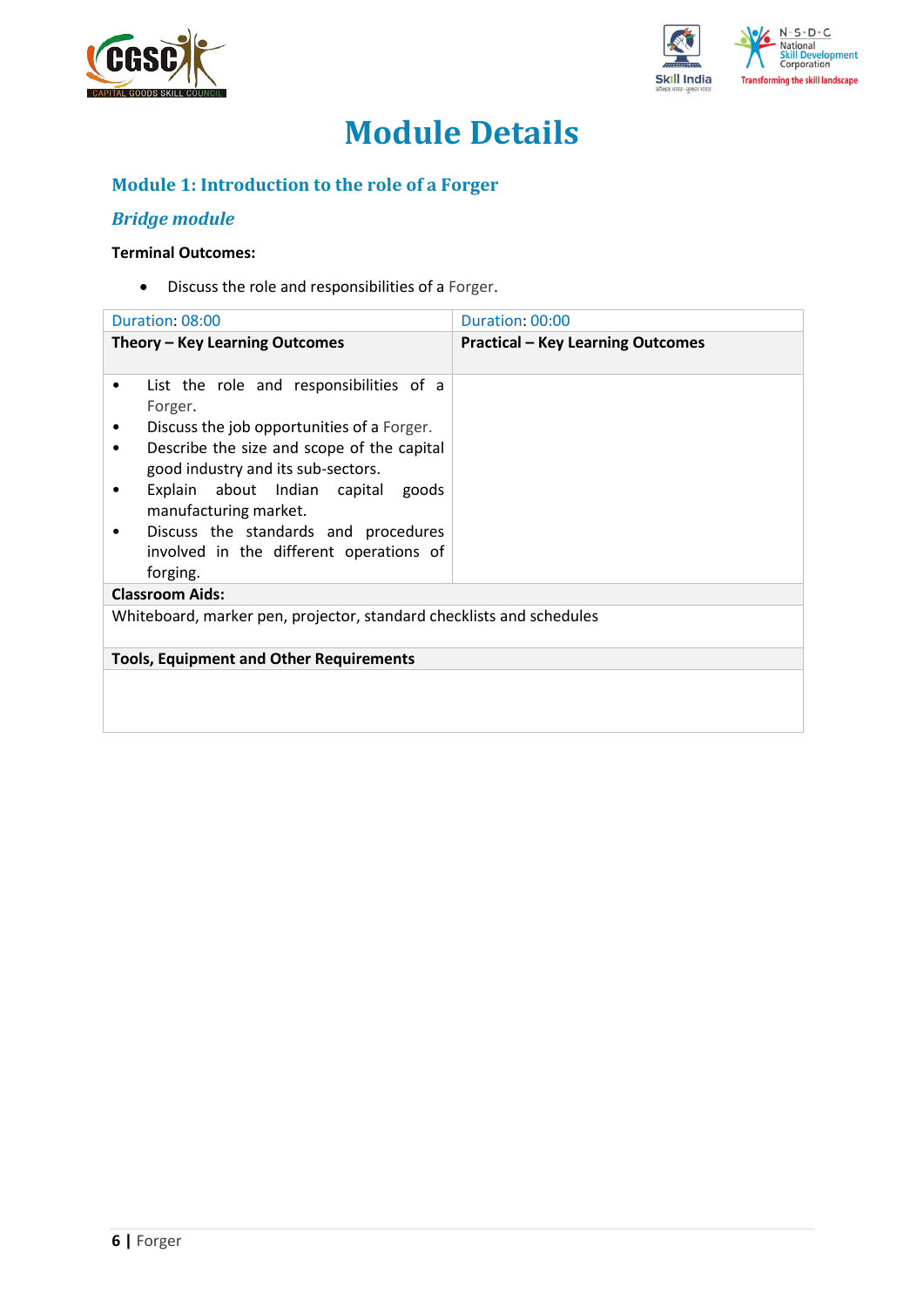



## **Module 2: Health and safety Practices** *Mapped to CSC/N1335 v2.0*

- Demonstrate ways to maintain personal health and safety.
- Describe the process of assisting in hazard management.
- Explain how to check the first aid box, firefighting and safety equipment.
- Describe the process of assisting in waste management.
- Explain the importance of following the fire safety guidelines.
- Explain the importance of following the emergency and first-aid procedures.
- Demonstrate the process of carrying out relevant documentation and review.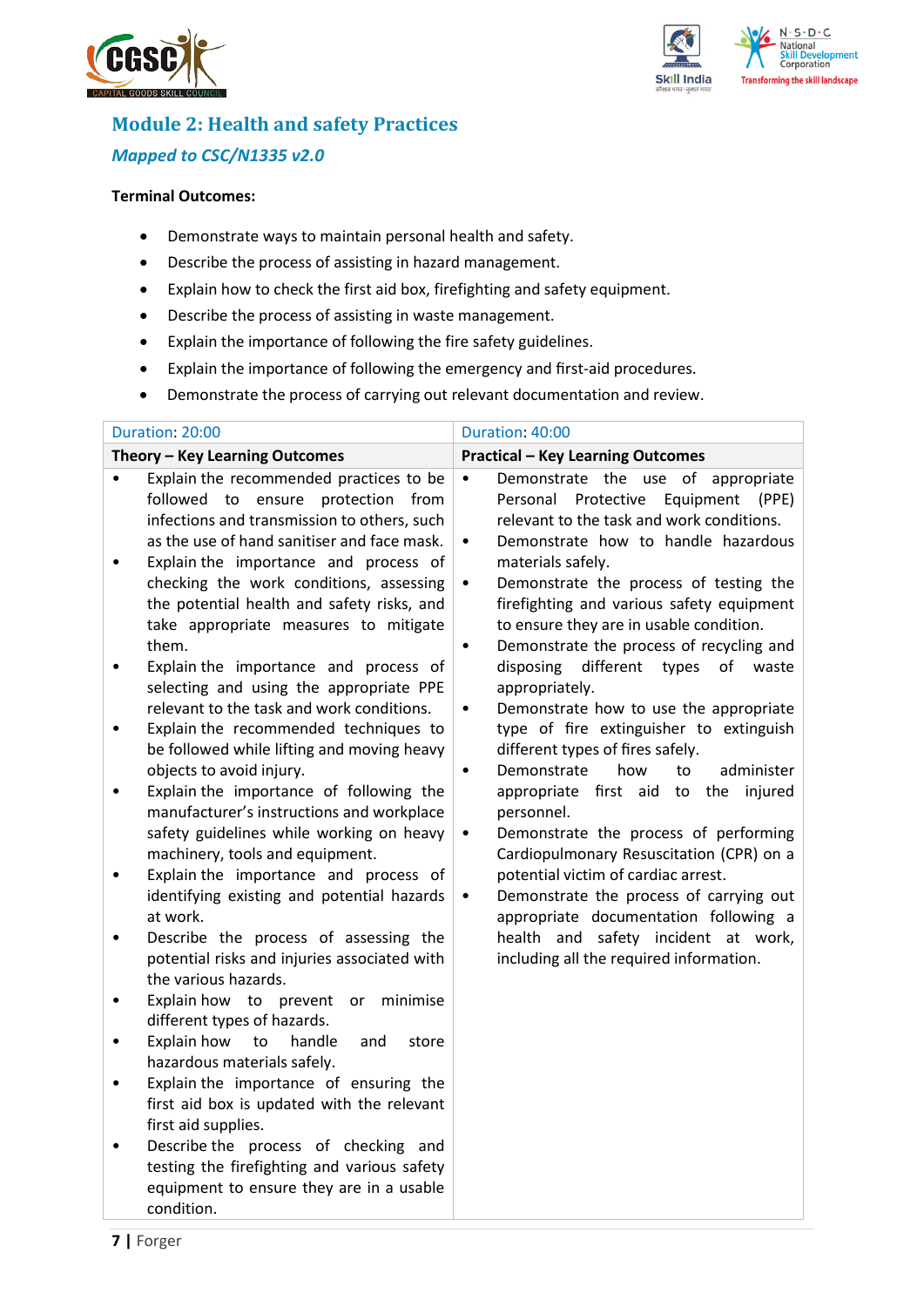

- Explain the criteria for segregating waste into appropriate categories.
- Describe the appropriate methods for recycling recyclable waste.
- Describe the process of disposing of the non-recyclable waste safely and the applicable regulations.
- Explain the use of different types of fire extinguishers to extinguish different types of fires.
- State the recommended practices to be followed for a safe rescue during a fire emergency.
- Explain how to request assistance from the fire department to extinguish a serious fire.
- Explain the appropriate practices to be followed during workplace emergencies to ensure safety and minimise loss to organisational property.
- State the common health and safety hazards present in a work environment, associated risks, and how to mitigate them.
- State the safe working practices to be followed while working at various hazardous sites and using electrical equipment.
- Explain the importance of ensuring easy access to firefighting and safety equipment.
- Explain the appropriate preventative and remedial actions to be taken in the case of exposure to toxic materials, such as poisonous chemicals and gases.
- Explain various causes of fire in different work environments and the recommended precautions to be taken to prevent fire accidents.
- Describe different methods of extinguishing fire.
- List different materials used for extinguishing fire.
- Explain the applicable rescue techniques to be followed during a fire emergency.
- Explain the importance of placing safety signs and instructions at strategic locations in a workplace and following them.
- Explain different types of first aid treatment to be provided for different types of injuries.
- State the potential injuries associated with



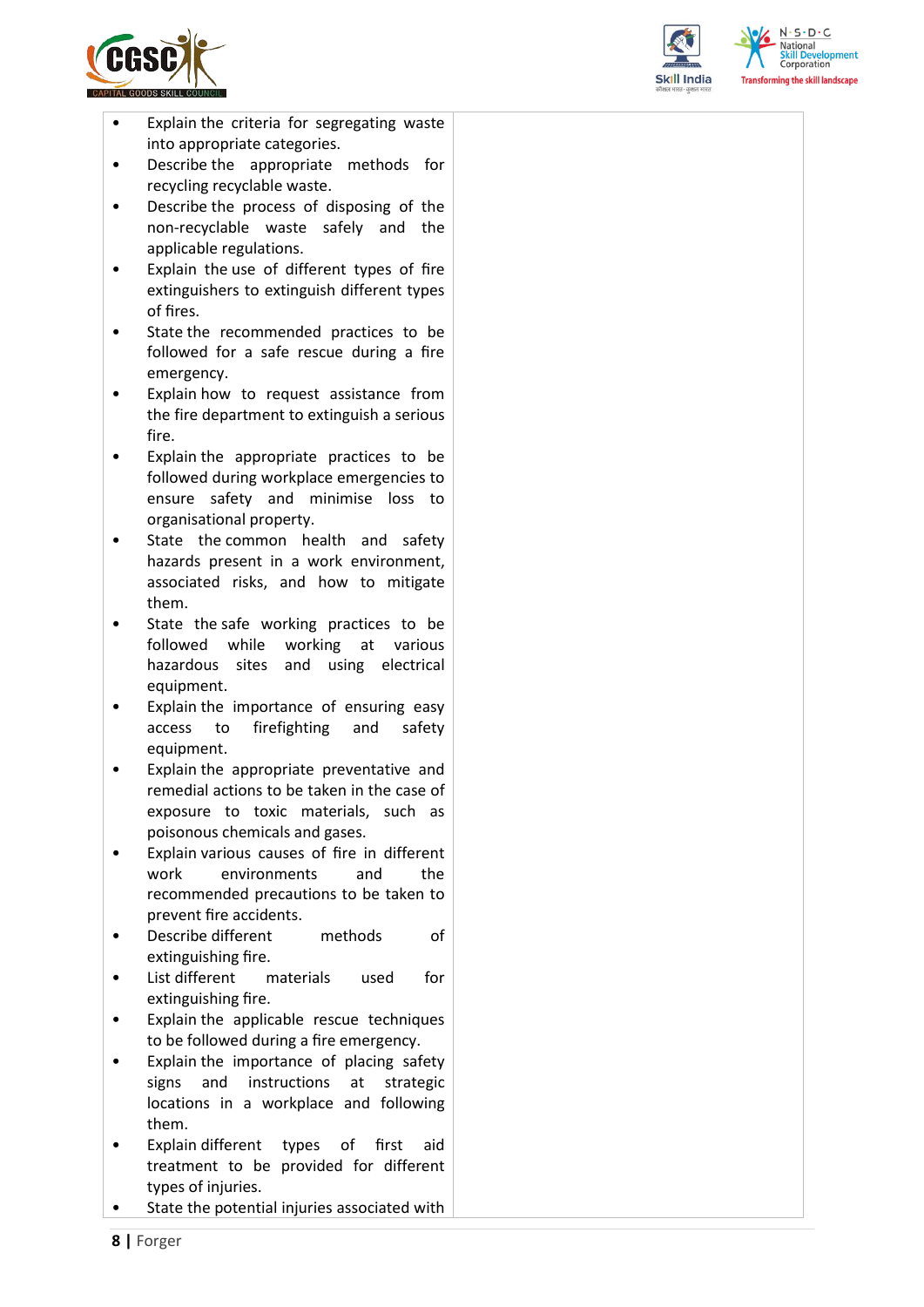



**elopment** 

incorrect manual handling.

- Explain how to move an injured person safely.
- State various hazards associated with the use of various machinery, tools, implements, equipment and materials.
- Explain the importance of ensuring no obstruction and free access to fire exits.
- Explain how to free a person from electrocution safely.
- Explain how to administer appropriate first aid to an injured person.
- Explain how to perform Cardiopulmonary Resuscitation (CPR).
- Explain the importance of coordinating with the emergency services to request urgent medical assistance for persons requiring professional medical attention or hospitalisation.
- State the appropriate documentation to be carried out following a health and safety incident at work, and the relevant information to be included.
- Explain the importance and process of reviewing the health and safety conditions at work regularly or following an incident.
- Explain the importance and process of implementing appropriate changes to improve the health and safety conditions at work.

#### **Classroom Aids**

Computer, Projection Equipment, PowerPoint Presentation and Software, Facilitator's Guide, Participant's Handbook.

#### **Tools, Equipment and Other Requirements**

Personal Protective Equipment, Cleaning Equipment and Materials, Sanitizer, Soap, Mask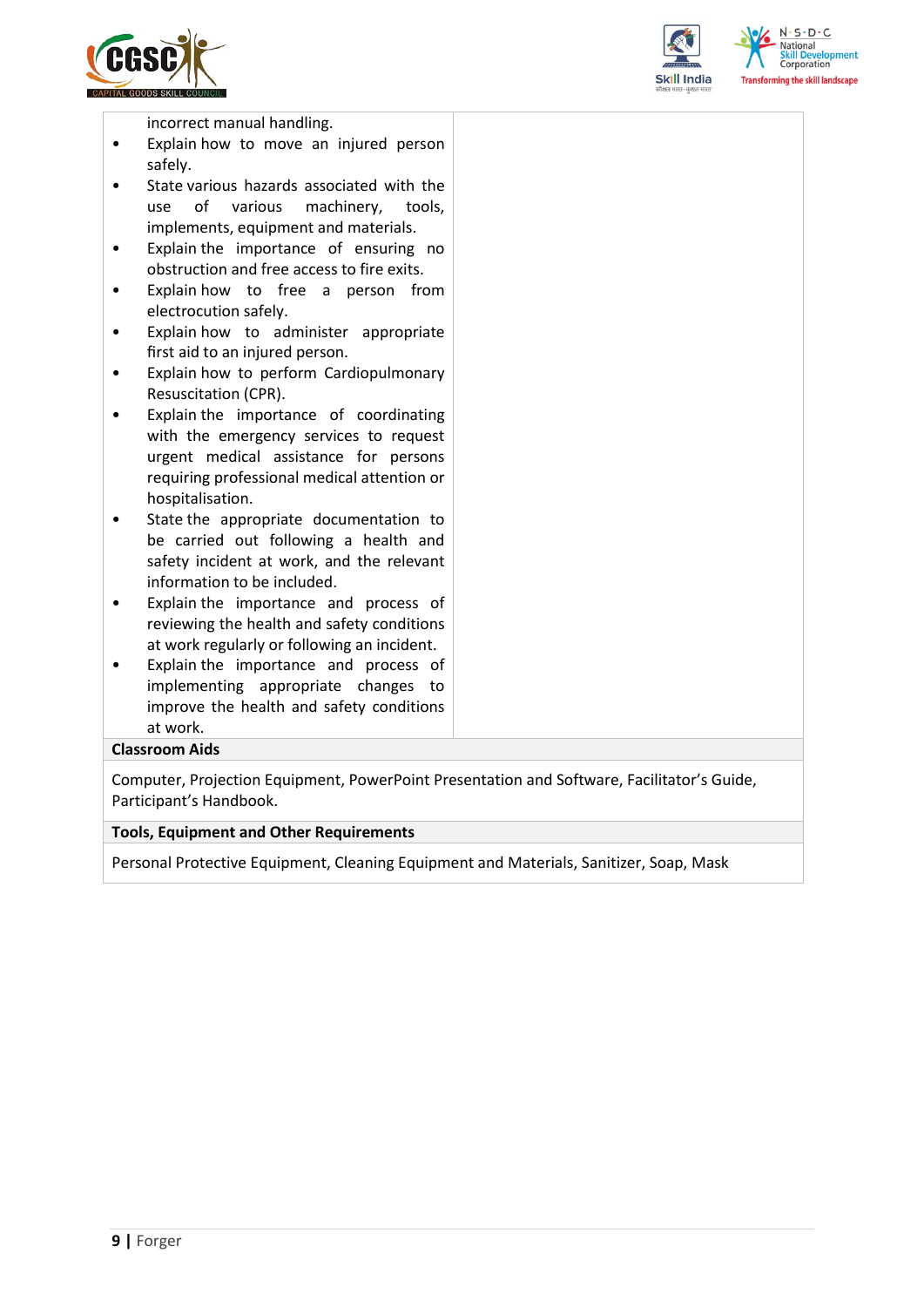



## **Module 3: Process of coordinating with co-workers to achieve work efficiency**

## *Mapped to CSC/N1336 v2.0*

- Demonstrate ways to work and communicate effectively with co-workers.
- Discuss ways to promote diversity and inclusion at the workplace.

|        | Duration: 20:00                                                                                                                                                                | Duration: 30:00                                                                                                                                                                                                     |
|--------|--------------------------------------------------------------------------------------------------------------------------------------------------------------------------------|---------------------------------------------------------------------------------------------------------------------------------------------------------------------------------------------------------------------|
|        | Theory - Key Learning Outcomes                                                                                                                                                 | <b>Practical - Key Learning Outcomes</b>                                                                                                                                                                            |
|        | Explain the importance and process of<br>effective communication in the workplace.<br>to<br>effective<br>Explain the<br>barriers<br>communication and how to overcome<br>them. | Demonstrate the process of preparing the<br>$\bullet$<br>relevant documents and reports as per the<br>instructions,<br>providing<br>supervisor's<br>information<br>appropriate<br>clearly<br>and<br>systematically. |
| ٠      | Explain the importance of teamwork in an<br>organisation's and individual's success.<br>Explain the importance of active listening<br>in the work environment.                 | Demonstrate how to mentor and assist<br>$\bullet$<br>subordinates in the execution of their<br>work responsibilities.                                                                                               |
| ٠<br>٠ | State the appropriate techniques to be<br>followed for active listening.<br>Explain the importance of tone and pitch                                                           | Demonstrate the process of using various<br>٠<br>resources efficiently to ensure maximum<br>utilisation and minimum wastage.<br>Demonstrate how to communicate clearly<br>$\bullet$                                 |
|        | ineffective communication.<br>Explain the importance of avoiding casual<br>expletives and unpleasant terms while                                                               | politely<br>to<br>ensure<br>effective<br>and<br>communication with co-workers.<br>Demonstrate appropriate verbal and non-<br>$\bullet$                                                                              |
|        | communicating professional circles.<br>Explain the importance of maintaining<br>discipline and ethical behaviour at work.<br>State the<br>for<br>common<br>reasons             | verbal communication that is respectful of<br>genders and disability.                                                                                                                                               |
|        | interpersonal conflict and how to resolve<br>them.<br>Explain the importance of developing                                                                                     |                                                                                                                                                                                                                     |
| ٠      | effective<br>working<br>relationships<br>for<br>professional success.<br>Describe the process of expressing and                                                                |                                                                                                                                                                                                                     |
|        | addressing grievances appropriately and<br>effectively.                                                                                                                        |                                                                                                                                                                                                                     |
|        | Explain the importance and process of<br>planning daily tasks to ensure their timely<br>completion and efficient use of time.                                                  |                                                                                                                                                                                                                     |
|        | Explain the importance of adhering to the<br>limits of authority at work.<br>Explain the importance of following the                                                           |                                                                                                                                                                                                                     |
|        | applicable<br>quality<br>standards<br>and<br>timescales at work.                                                                                                               |                                                                                                                                                                                                                     |
|        | Explain the importance of coordinating<br>with co-workers to achieve the work<br>objectives efficiently.                                                                       |                                                                                                                                                                                                                     |
|        | Explain the<br>relevant<br>documentation<br>requirements.<br>Explain the<br>importance<br>of<br>providing                                                                      |                                                                                                                                                                                                                     |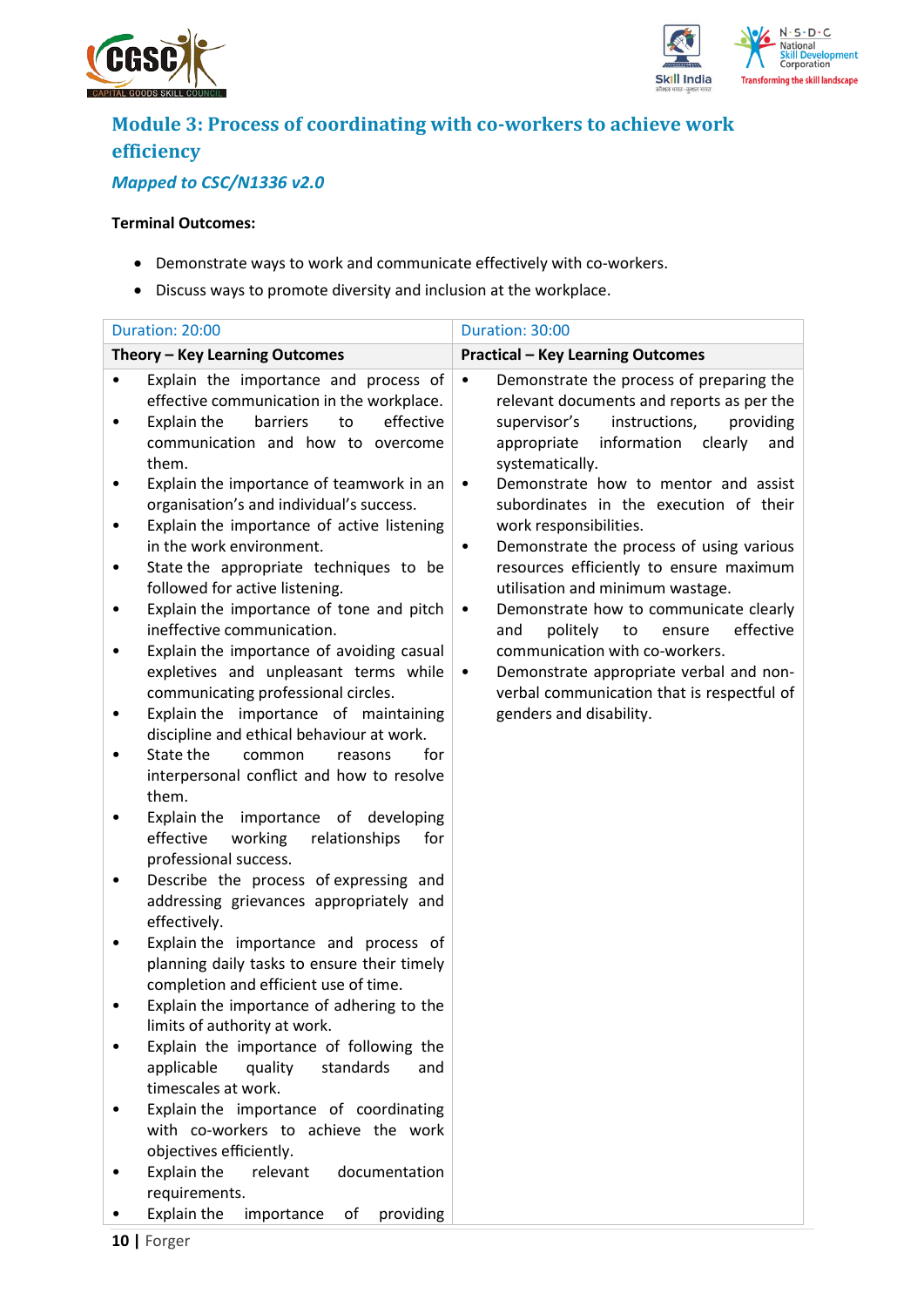



appropriate information clearly and systematically in work documents.

- State the escalation matrix to be followed to deal with out of authority tasks and concerns.
- Explain the importance and process of mentoring and assisting subordinates in the execution of their work responsibilities.
- Explain how to identify possible disruptions to work prevent them.
- Explain how to use various resources efficiently to ensure maximum utilisation and minimum wastage.
- Explain the recommended practices to be followed at work to avoid and resolve conflicts at work.
- Explain the importance and process of efficient and timely dissemination of information to the authorised personnel.
- Explain the procedure to report inappropriate behaviour e.g., harassment.

### **Classroom Aids:**

Training Kit (Trainer Guide, Presentations). Whiteboard, Marker, Projector, Laptop

#### **Tools, Equipment and Other Requirements**

NA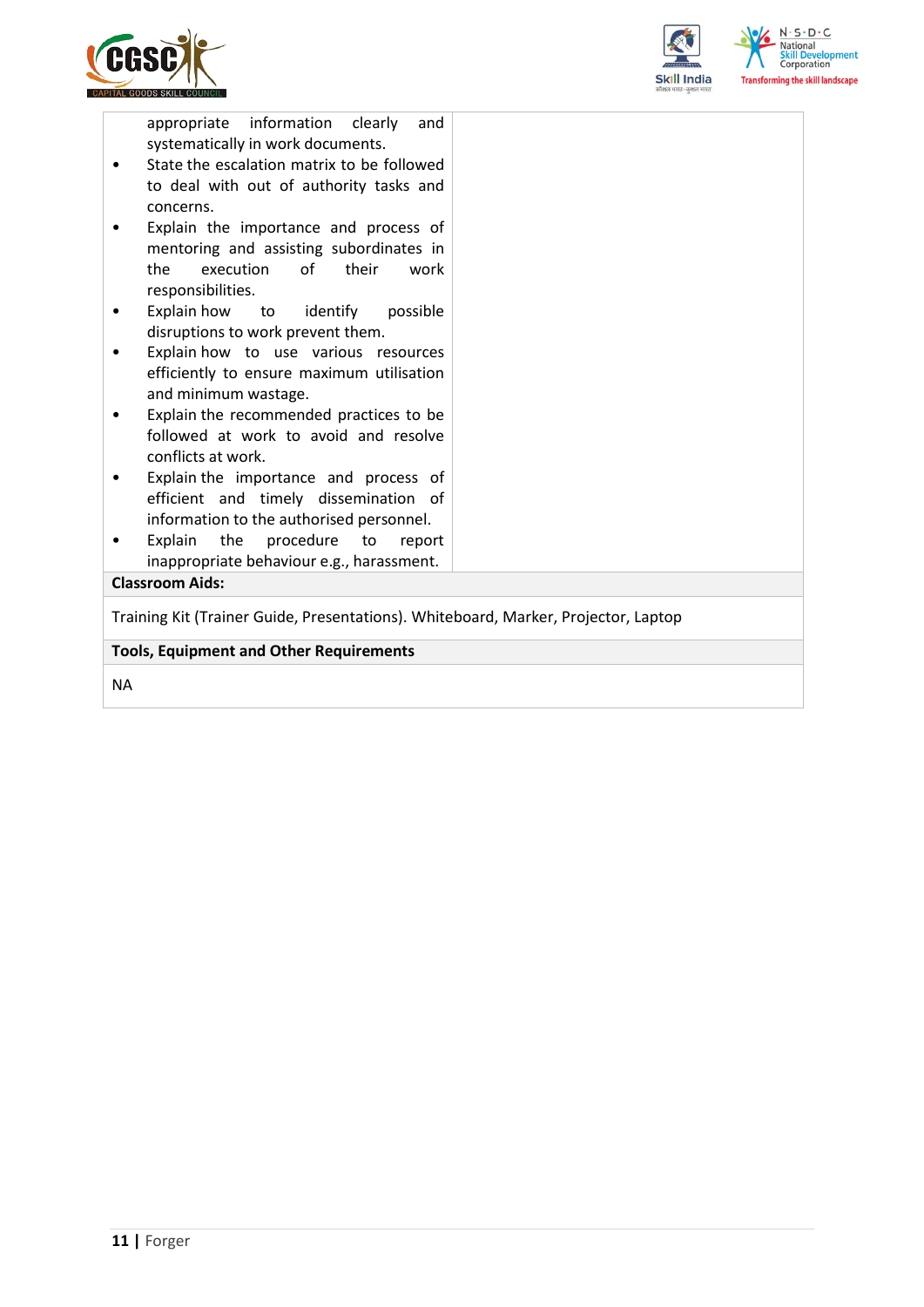



## **Module 4: Perform heat treatment operations**

## *Mapped to CSC/N1001, v2.0*

- Identify tools and equipment required for heat treatment operations.
- Perform heat treatment on ferrous, non- ferrous metals and alloys.

| Duration: 55:00                                                                                                                                                                                                                                                                                                                                                                                                                                                                                                                                                                                                                                                                                                                                                                                                                                                                                                                                                                                                                                                                                                                                                                                                  | Duration: 90:00                                                                                                                                                                                                                                                                                                                                                                                                                                                                                                                                                                                                                                                                                                                                                                                                                                                                                                                                                                                                                                                                                                                                                                                                                        |
|------------------------------------------------------------------------------------------------------------------------------------------------------------------------------------------------------------------------------------------------------------------------------------------------------------------------------------------------------------------------------------------------------------------------------------------------------------------------------------------------------------------------------------------------------------------------------------------------------------------------------------------------------------------------------------------------------------------------------------------------------------------------------------------------------------------------------------------------------------------------------------------------------------------------------------------------------------------------------------------------------------------------------------------------------------------------------------------------------------------------------------------------------------------------------------------------------------------|----------------------------------------------------------------------------------------------------------------------------------------------------------------------------------------------------------------------------------------------------------------------------------------------------------------------------------------------------------------------------------------------------------------------------------------------------------------------------------------------------------------------------------------------------------------------------------------------------------------------------------------------------------------------------------------------------------------------------------------------------------------------------------------------------------------------------------------------------------------------------------------------------------------------------------------------------------------------------------------------------------------------------------------------------------------------------------------------------------------------------------------------------------------------------------------------------------------------------------------|
| Theory - Key Learning Outcomes                                                                                                                                                                                                                                                                                                                                                                                                                                                                                                                                                                                                                                                                                                                                                                                                                                                                                                                                                                                                                                                                                                                                                                                   | <b>Practical - Key Learning Outcomes</b>                                                                                                                                                                                                                                                                                                                                                                                                                                                                                                                                                                                                                                                                                                                                                                                                                                                                                                                                                                                                                                                                                                                                                                                               |
| Describe<br>mechanical<br>and<br>heat<br>laws<br>$\bullet$<br>applicable on forging.<br>Discuss the information derived from the<br>engineering drawings, work order, SOPs<br>and instructions from supervisor.<br>List the tools, heat treatment apparatus<br>٠<br>and input materials required during heat<br>treatment work.<br>Describe the selection criteria of tools,<br>heat treatment apparatus and<br>input<br>materials required during work.<br>Describe metallurgical properties of the<br>material used.<br>Discuss the organisational process of<br>٠<br>collecting and arranging the tools, heat<br>treatment apparatus and input materials<br>from the store.<br>Summarise the steps to be performed for<br>٠<br>checking the tools, heat treatment<br>apparatus and input materials before use.<br>various<br><b>Discuss</b><br>heat<br>treatment<br>parameters and their impact on output.<br>Discuss the necessary precautions to avoid<br>٠<br>any hazard and accident during heat<br>treatment activities.<br>Describe various heat treatment processes<br>e.g. tempering heat treatment process,<br>annealing<br>heat<br>treatment<br>process,<br>relieving<br>normalizing/stress<br>heat | Demonstrate<br>the<br>standard<br>operating<br>$\bullet$<br>procedure to use tools and heat treatment<br>apparatus required during heat treatment<br>work.<br>Show how to select and arrange the<br>٠<br>required tools, heat treatment apparatus<br>and input materials from the store.<br>Apply appropriate ways to check tools,<br>heat treatment apparatus and<br>input<br>materials for proper functionality and<br>calibration work before use.<br>Show how to prepare the work area and<br>$\bullet$<br>material for heat treatment work as per<br>SOP.<br>Show how to set the tools, equipment and<br>$\bullet$<br>treatment<br>its<br>heat<br>apparatus<br>and<br>parameters as per the work instructions.<br>Show how to set the induction heater<br>$\bullet$<br>temperature for pre-heating, heating as<br>well as post-heating process.<br>Perform the steps of lifting and placing the<br>$\bullet$<br>billets in the furnace manually or by using<br>lifting tools.<br>Apply appropriate ways to monitor the<br>$\bullet$<br>temperature levels of heating zones when<br>passing through the<br>the billets<br>are<br>furnace.<br>Demonstrate organisational procedure of<br>performing<br>various<br>heat<br>treatment |
| process,<br>carburising<br>treatment<br>heat<br>treatment process.                                                                                                                                                                                                                                                                                                                                                                                                                                                                                                                                                                                                                                                                                                                                                                                                                                                                                                                                                                                                                                                                                                                                               | processes on the work piece.<br>Show how to observe the uniform heating                                                                                                                                                                                                                                                                                                                                                                                                                                                                                                                                                                                                                                                                                                                                                                                                                                                                                                                                                                                                                                                                                                                                                                |
| Discuss the process of lifting and placing<br>the billets in the furnace as per the work<br>instructions.                                                                                                                                                                                                                                                                                                                                                                                                                                                                                                                                                                                                                                                                                                                                                                                                                                                                                                                                                                                                                                                                                                        | of metal.<br>Apply appropriate ways to cool the<br>٠<br>treated object as per SOP.                                                                                                                                                                                                                                                                                                                                                                                                                                                                                                                                                                                                                                                                                                                                                                                                                                                                                                                                                                                                                                                                                                                                                     |
| Discuss the importance of appropriate<br>temperature levels of heating zones when<br>the billets are passing through the<br>furnace.<br>Explain methods of inspecting the quality,                                                                                                                                                                                                                                                                                                                                                                                                                                                                                                                                                                                                                                                                                                                                                                                                                                                                                                                                                                                                                               | Demonstrate organisational procedure of<br>performing quenching/cooling process on<br>the components by using the appropriate<br>medium and technique.<br>Employ appropriate ways of inspecting                                                                                                                                                                                                                                                                                                                                                                                                                                                                                                                                                                                                                                                                                                                                                                                                                                                                                                                                                                                                                                        |
| geometry, dimension and material of heat<br>treated output.<br>Discuss the process of segregating bad                                                                                                                                                                                                                                                                                                                                                                                                                                                                                                                                                                                                                                                                                                                                                                                                                                                                                                                                                                                                                                                                                                            | and measuring the heat treated output for<br>required quality standards, dimensions,<br>geometry and material.                                                                                                                                                                                                                                                                                                                                                                                                                                                                                                                                                                                                                                                                                                                                                                                                                                                                                                                                                                                                                                                                                                                         |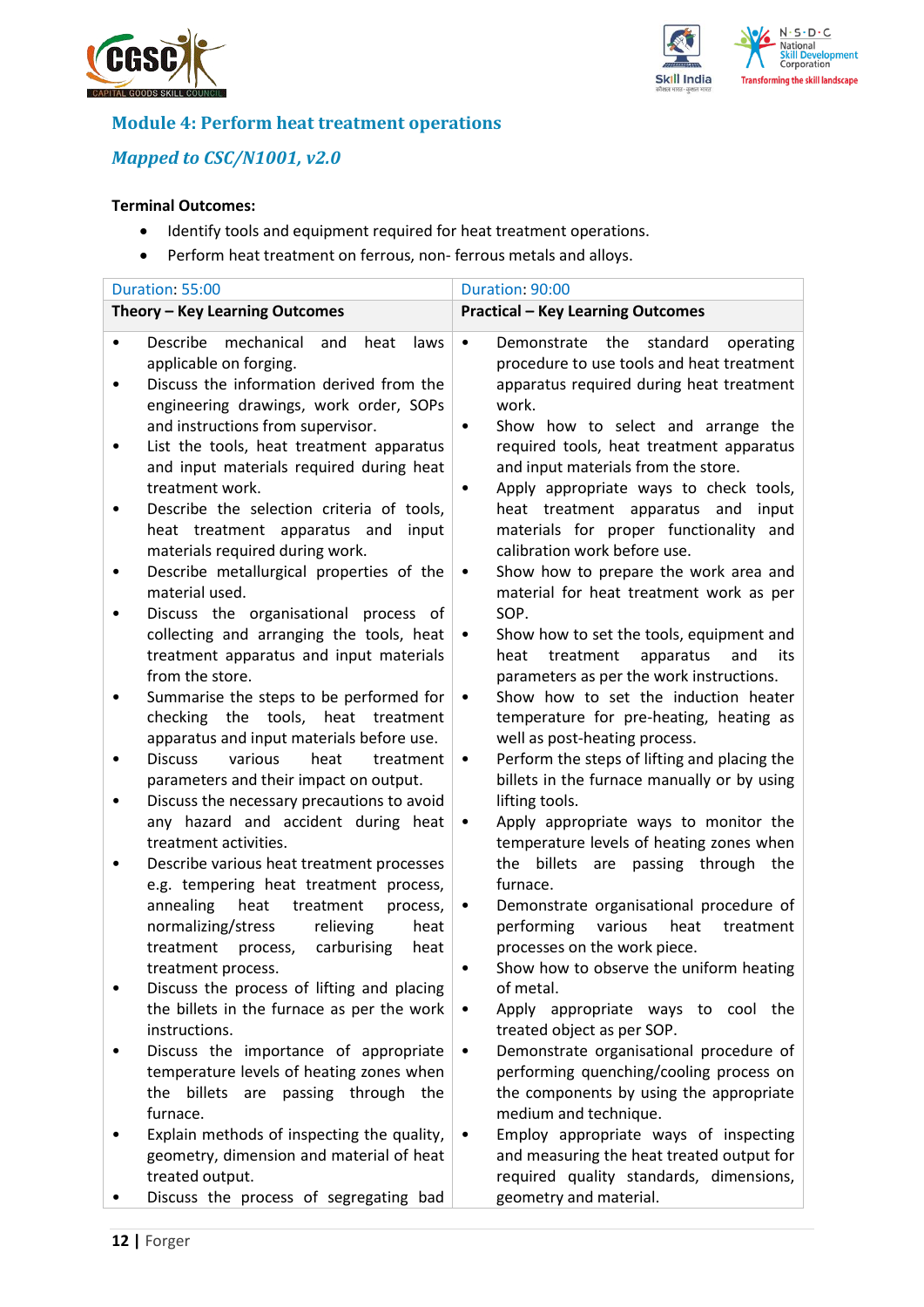



| quality and good quality billets. | to shut down<br><b>Show</b><br>how<br>the<br>heat<br>$\bullet$<br>treatment equipment to a safe condition.<br>Show how to segregate the bad quality<br>$\bullet$<br>billets and send the good quality billets for<br>next process.<br>Perform steps to report any emergencies/<br>$\bullet$<br>deviations from the Work Instructions/ |
|-----------------------------------|---------------------------------------------------------------------------------------------------------------------------------------------------------------------------------------------------------------------------------------------------------------------------------------------------------------------------------------|
| <b>Classroom Aids:</b>            | SOP to the supervisor.                                                                                                                                                                                                                                                                                                                |

Whiteboard, marker pen, projector

### **Tools, Equipment and Other Requirements**

- Basic tool box, Work bench with vice
- Various metal samples- carbon steel, stainless steel, cast steel, tool steel, bronze, bronze alloys, copper, copper alloys, Various types of furnaces (gas, electric, oil fired). hearth, pit, induction heating, kilns, tempering ovens, heated baths, gas torches, specialized tongs, lifting equipment etc.
- **Safety materials**: Fire extinguisher, leather safety gloves, leather aprons, safety glasses with side shields, ear plug, safety shoes and first-aid kit
- **Cleaning material**: Tip cleaner, wire brush (M.S.), cleaning agents, cleaning cloth, waste container, dust pan and brush set, liquid soap, hand towel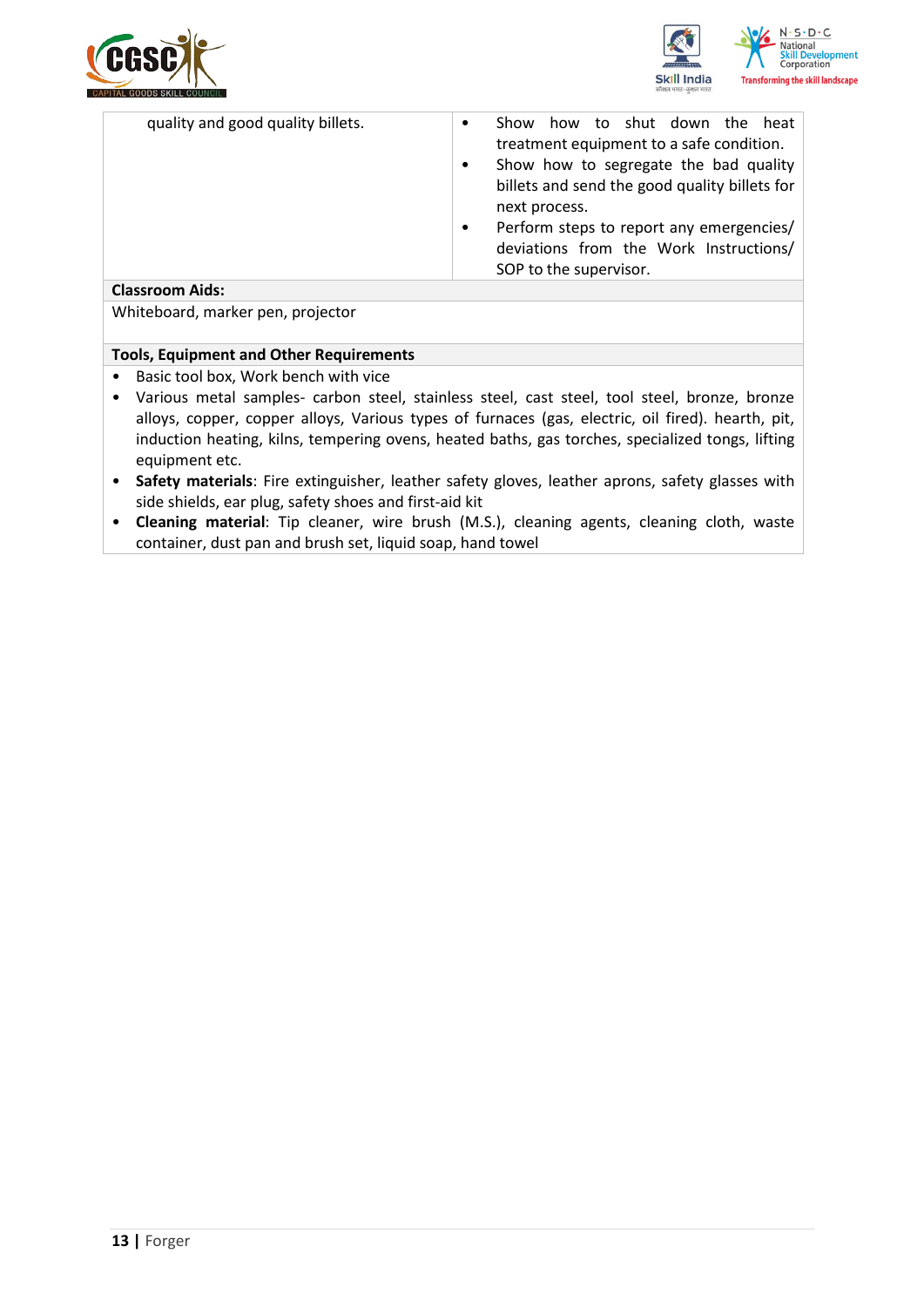



## **Module 5: Perform forging operations**

## *Mapped to CSC/N1101, v2.0*

- Identify tools and equipment required for forging operations.
- Perform forging techniques on ferrous, non- ferrous metals and alloys.

|                | Duration: 77:00                                                                                                                                                                                                                                                                                         | <b>Duration: 110:00</b>                                                                                                                                                                                                                                                                                                       |
|----------------|---------------------------------------------------------------------------------------------------------------------------------------------------------------------------------------------------------------------------------------------------------------------------------------------------------|-------------------------------------------------------------------------------------------------------------------------------------------------------------------------------------------------------------------------------------------------------------------------------------------------------------------------------|
|                | Theory - Key Learning Outcomes                                                                                                                                                                                                                                                                          | <b>Practical - Key Learning Outcomes</b>                                                                                                                                                                                                                                                                                      |
| ٠<br>٠         | different<br>forging<br>Describe<br>types<br>οf<br>processes.<br>basic process followed for<br>Describe                                                                                                                                                                                                 | Demonstrate<br>the<br>standard<br>operating<br>$\bullet$<br>procedure to tools, equipment, dies and<br>forging apparatus required during forging                                                                                                                                                                              |
|                | forging of the pieces.<br>Discuss the information derived from the<br>engineering drawings, work order, SOPs<br>and instructions from supervisor.                                                                                                                                                       | work.<br>Show how to select and arrange the<br>$\bullet$<br>required tools, equipment, dies<br>and<br>forging apparatus from the store.                                                                                                                                                                                       |
| ٠<br>$\bullet$ | List the tools, equipment, dies and forging<br>apparatus required during forging work.<br>Describe the selection criteria of tools,                                                                                                                                                                     | Apply appropriate ways to check tools,<br>$\bullet$<br>equipment, dies and forging apparatus<br>before use.                                                                                                                                                                                                                   |
|                | equipment, dies and forging apparatus<br>required for forging work.<br>Discuss the organisational<br>process of                                                                                                                                                                                         | Apply appropriate ways to check that dies<br>٠<br>and forging apparatus are clean and free<br>from dust and unwanted material.                                                                                                                                                                                                |
|                | and<br>collecting<br>arranging<br>the<br>tools,<br>equipment, dies and forging apparatus<br>from the store.                                                                                                                                                                                             | Show how to set the forging machine and<br>$\bullet$<br>the<br>parameters<br>as<br>per<br>work<br>its<br>instructions.                                                                                                                                                                                                        |
| ٠              | Summarise the steps to be performed for<br>checking the tools, equipment, dies and<br>forging apparatus before use.                                                                                                                                                                                     | Show how to fit the die in the forging<br>$\bullet$<br>machine.<br>Apply appropriate ways to measure and<br>$\bullet$                                                                                                                                                                                                         |
|                | various<br>forging<br><b>Discuss</b><br>machine<br>parameters such as temperature of the<br>furnace,<br>cycle<br>time<br>for<br>various<br>temperature levels & time duration during<br>the heating, pressing, cooling etc and their<br>impact on output.<br>Discuss the necessary precautions to avoid | mark the specified features for plate<br>bending and forming operations on the<br>workpieces as per job specification.<br>Perform the steps of lifting and placing the<br>$\bullet$<br>heat treated pieces on the pressing<br>machine manually or by using lifting tools.<br>Show how to attach hammer tools and<br>$\bullet$ |
|                | any hazard and accident during forging<br>activities.<br>importance of<br>Discuss the<br>selecting                                                                                                                                                                                                      | fixtures to power hammer correctly.<br>Show how to select the program in the<br>$\bullet$<br>forging machine and modify it as per the                                                                                                                                                                                         |
|                | correct program in the forging machine for<br>operation as per the work instructions.                                                                                                                                                                                                                   | production requirements and WI.<br>Show how to adjust the temperature of<br>٠                                                                                                                                                                                                                                                 |
|                | <b>Discuss</b><br>various<br>pressing<br>process<br>parameters such as cycle time, force<br>applied, gear and pinion movements,<br>friction, torque etc. and their impact on<br>output.                                                                                                                 | the die and various parameters of main<br>press machine including blocker, finisher<br>trimmer<br>the<br>and<br>output<br>as<br>per<br>requirement.<br>Read the measurement gauges to monitor<br>$\bullet$                                                                                                                    |
|                | Elaborate ways for feeding the hot metal<br>bars into forging presses.<br>Discuss the importance of monitoring                                                                                                                                                                                          | the process parameters and maintain the<br>quality standards.<br>Apply appropriate ways to monitor the<br>$\bullet$                                                                                                                                                                                                           |
|                | process parameters during the forging<br>process and correcting them as per the<br>requirements.                                                                                                                                                                                                        | forging operations<br>and<br>record<br>the<br>operational data as per the control plan.<br>Demonstrate organisational procedure of<br>٠                                                                                                                                                                                       |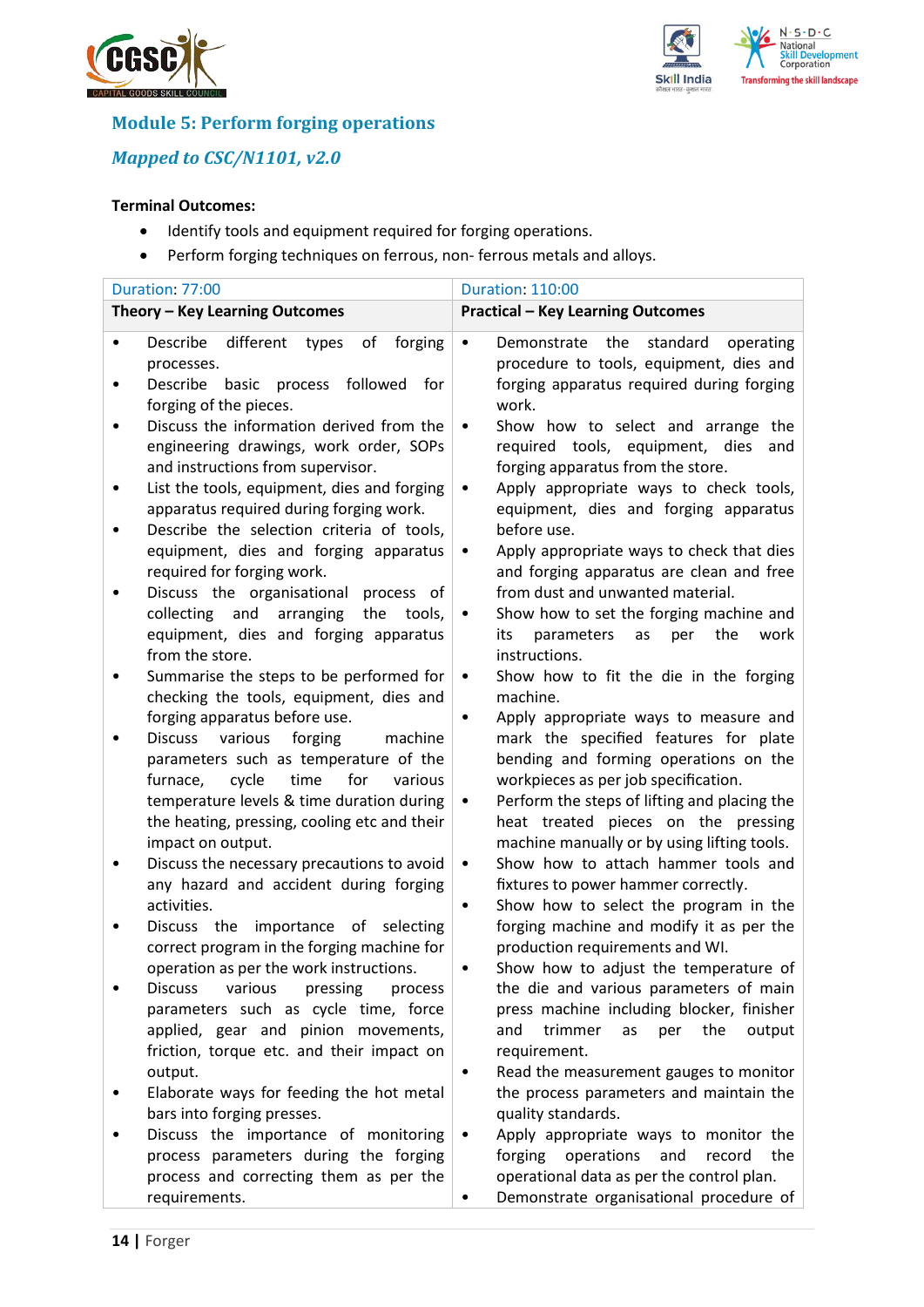





- List the steps to be performed for observing and recording machine performance.
- Discuss post-forging activities like inspection, cleaning, maintenance etc.
- Explain methods of inspecting the quality of forged workpieces.
- List the commonly occurring defects in the casted workpieces.
- Describe various testing methods i.e. destructive and non-destructive tests.
- Discuss the process of segregating, tagging and storing of damaged and ok workpieces and maintaining records of segregation as per organisational guidelines.
- List the steps to be performed for checking the machine operations for any defects in its component and informing the supervisor.
- Discuss documents and records needed to prepare and update related to forging work.

performing common heat treatments of normalising and annealing on forged steel.

- Show how to remove the forged pieces from the machine after completion of forging process.
- Demonstrate organisational specified procedure of finishing operations such as twisting, straightening etc. get the desired specifications.
- Employ appropriate ways of measuring and comparing the final workpiece dimensions with the specified dimensions in the work order and engineering drawing.
- Show how to adjust the parameters of the corresponding presses for the finishing operations to get the desired specifications.
- Prepare a sample report about any problems faced during the forging process.
- Apply appropriate inspection and testing methods for identifying the defects and checking the quality of forged workpieces as per the control plan.
- Demonstrate organisational specified procedure of various testing methods i.e. destructive and non-destructive, eddy current testing and magnetic particle inspection for checking the defects and quality of forged pieces.
- Demonstrate the standard operating procedure to use measurement instruments like rulers, Vernier calipers, micrometer, weighing scale, gauges and other inspection equipment
- Employ appropriate ways for comparing the forged piece texture, color, surface properties, hardness and strength with the specified product specifications.
- Show how to remove the minor defects like shape deformation, sharp edges, rough surfaces, extra material from grooves, holes, parting line area etc. from forged pieces.
- Show how to segregate, tag, store and record data of damaged and ok workpieces as per organisational guidelines.
- Employ appropriate ways for checking the machine operations for any defects in the component.
- Show how to clean the tools and forging apparatus after completion of work.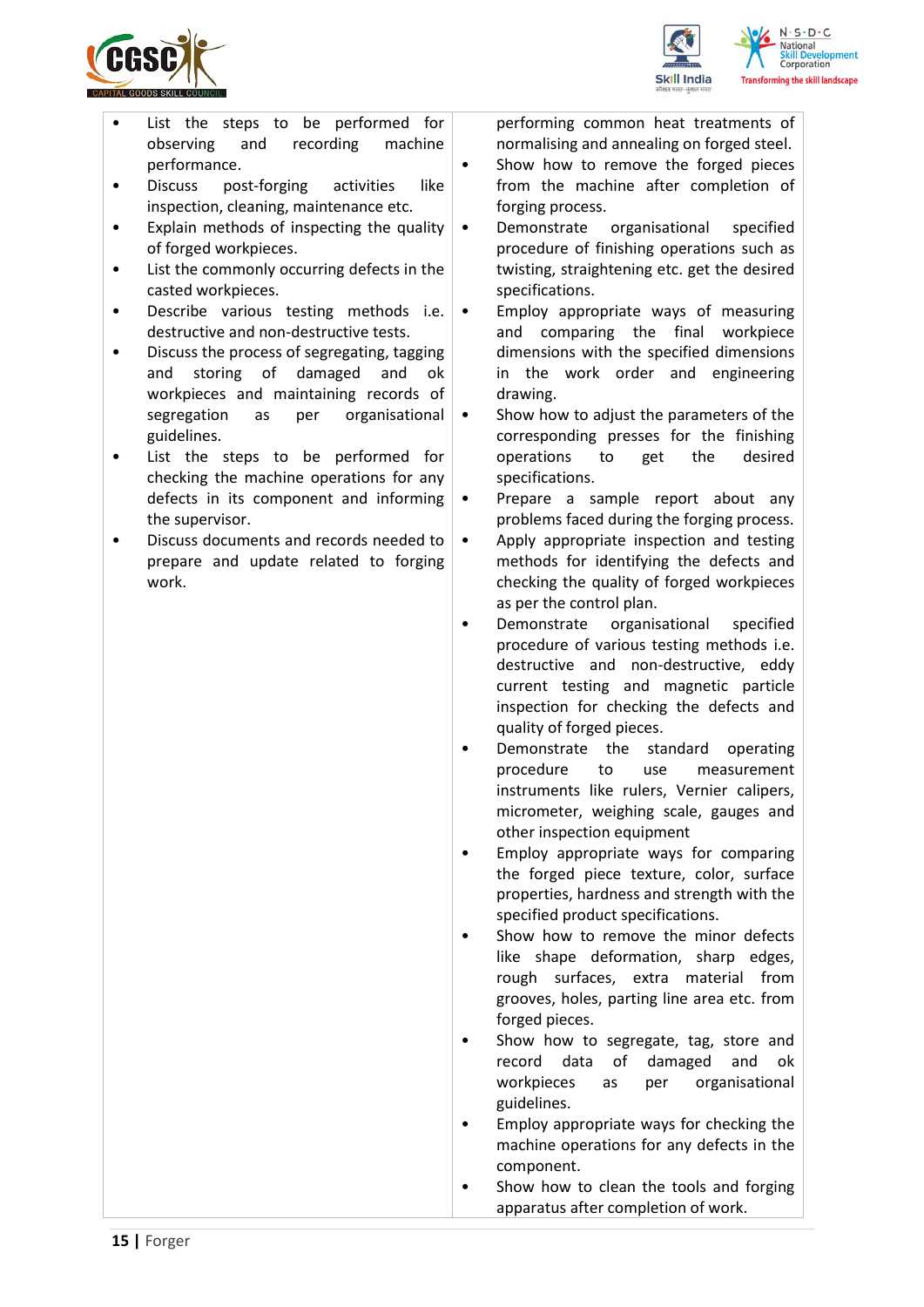



#### **Classroom Aids:**

Whiteboard, marker pen, projector

#### **Tools, Equipment and Other Requirements**

- Basic tool box, Work bench with vice
- Hydraulic press, mechanical press, various types of hammers, tongs, punches, chisel, anvil, leg vice, swage block, floor mandrel, swages, jig setter, shafted tools, wired tools, shovel, blower, poker, fullers, flatters, various ferrous & nonferrous metal samples, Upsetter, Material cutting machine
- **Safety materials**: Fire extinguisher, leather safety gloves, leather aprons, safety glasses with side shields, ear plug, safety shoes and first-aid kit
- **Cleaning material**: Tip cleaner, wire brush (M.S.), cleaning agents, cleaning cloth, waste container, dust pan and brush set, liquid soap, hand towel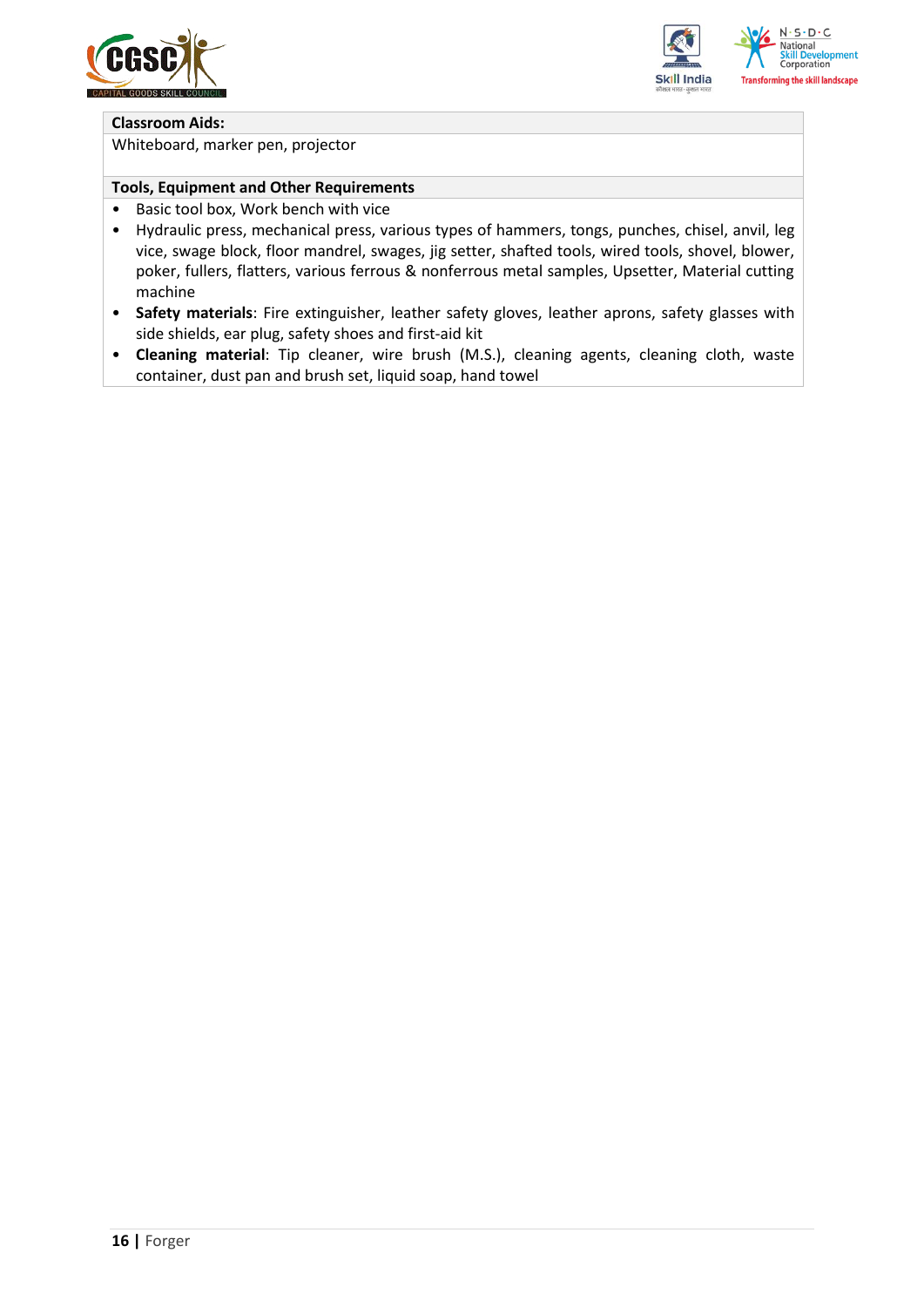



## **Annexure**

## <span id="page-16-0"></span>**Trainer Requirements**

| <b>Trainer Prerequisites</b>         |                |                                               |                       |              |                            |                |
|--------------------------------------|----------------|-----------------------------------------------|-----------------------|--------------|----------------------------|----------------|
| <b>Minimum</b><br><b>Educational</b> | Specialization | <b>Relevant Industry</b><br><b>Experience</b> |                       |              | <b>Training Experience</b> | <b>Remarks</b> |
| Qualification                        |                | Years                                         | <b>Specialization</b> | <b>Years</b> | <b>Specialization</b>      |                |
| Diploma                              | Mechanical     | 3                                             | Forging               | 1            | Forging                    | <b>NA</b>      |
| B.E/B.Tech                           | Mechanical     | 2                                             | Forging               | 1            | Forging                    | <b>NA</b>      |

| <b>Trainer Certification</b>      |                                |  |
|-----------------------------------|--------------------------------|--|
| <b>Domain Certification</b>       | <b>Platform Certification</b>  |  |
| "Forger, CSC/Q1101, version 2.0". | "Trainer, MEP/Q2601 v1.0"      |  |
| Minimum accepted score is 80%.    | Minimum accepted score is 80%. |  |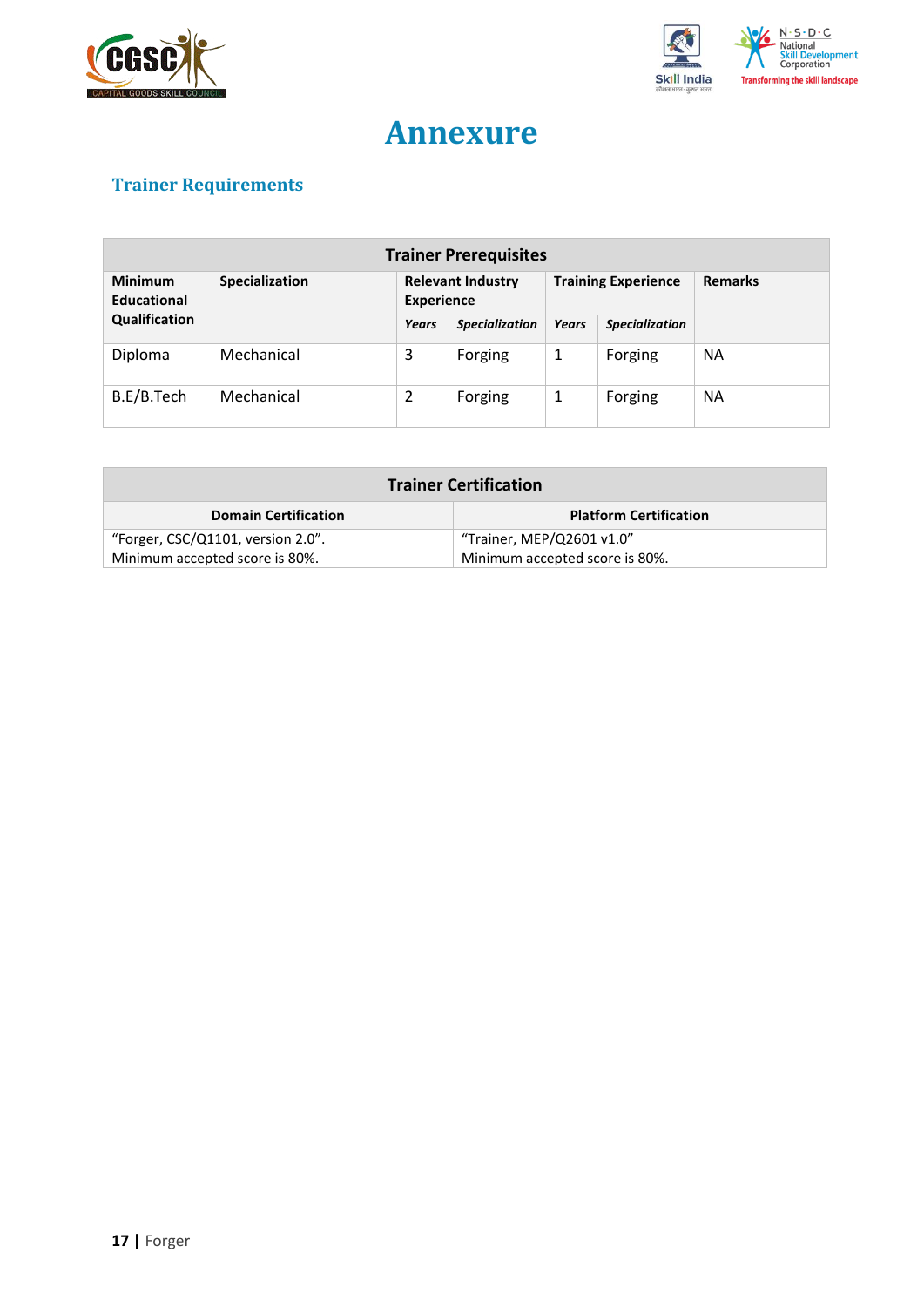

### <span id="page-17-0"></span>Assessor Requirements



| <b>Assessor Prerequisites</b>        |                       |                                               |                       |                                                 |                       |                |  |
|--------------------------------------|-----------------------|-----------------------------------------------|-----------------------|-------------------------------------------------|-----------------------|----------------|--|
| <b>Minimum</b><br><b>Educational</b> | <b>Specialization</b> | <b>Relevant Industry</b><br><b>Experience</b> |                       | <b>Training/Assessment</b><br><b>Experience</b> |                       | <b>Remarks</b> |  |
| Qualification                        |                       | Years                                         | <b>Specialization</b> | Years                                           | <b>Specialization</b> |                |  |
| Diploma                              | Mechanical/Fitter     | 3                                             | Forging               | 1                                               | Forging               | <b>NA</b>      |  |
| B.E/B.Tech                           | Mechanical            |                                               | Forging               |                                                 | Forging               | ΝA             |  |

| <b>Assessor Certification</b>     |                                |  |  |  |
|-----------------------------------|--------------------------------|--|--|--|
| <b>Domain Certification</b>       | <b>Platform Certification</b>  |  |  |  |
| "Forger, CSC/Q1101, version 2.0". | "Assessor; MEP/Q2701 v1.0"     |  |  |  |
| Minimum accepted score is 80%.    | Minimum accepted score is 80%. |  |  |  |

*`*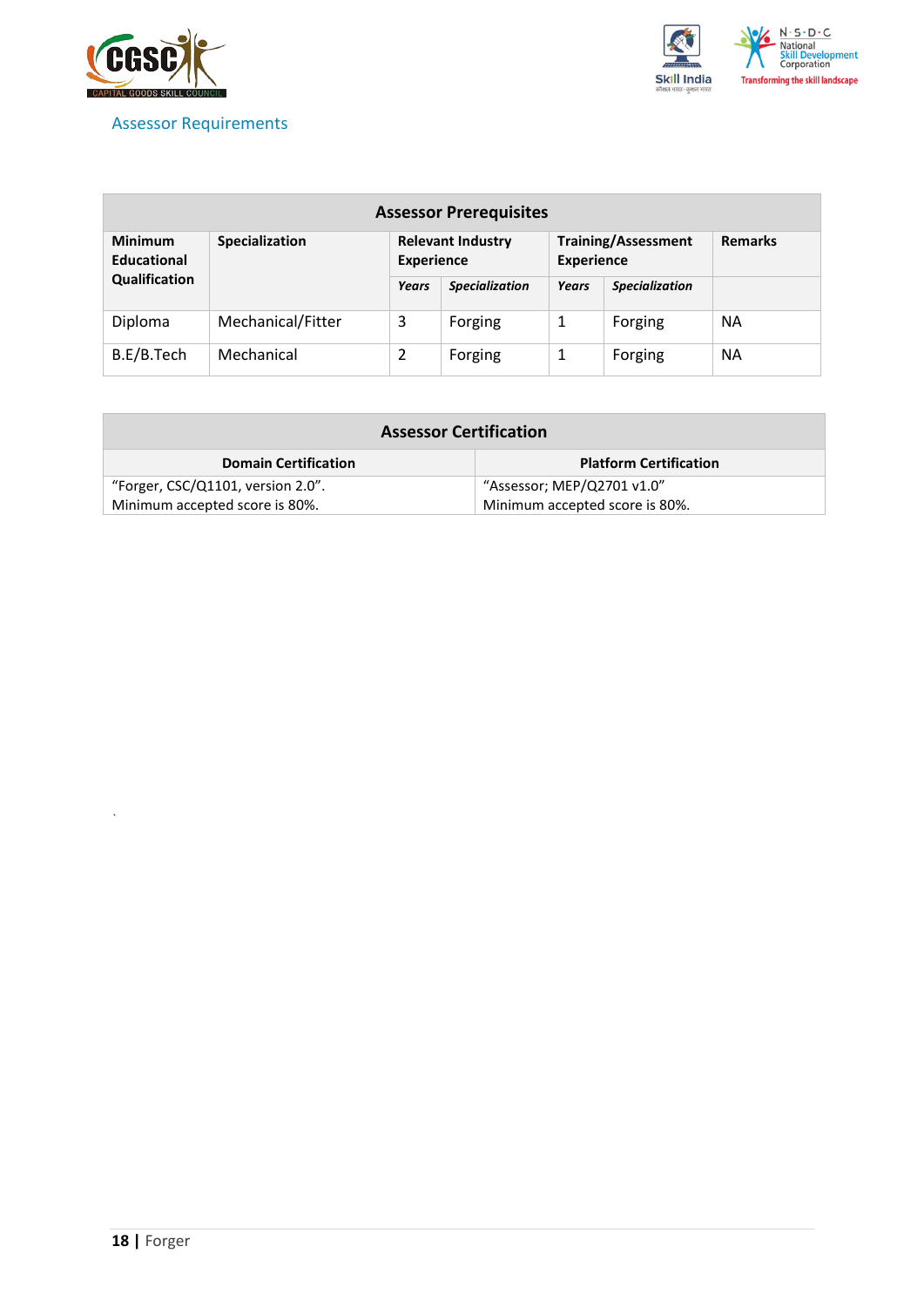



## <span id="page-18-0"></span>**Assessment Strategy**

- 1. Assessment System Overview:
	- Batches assigned to the assessment agencies for conducting the assessment on SDMS/SIP or email
	- Assessment agencies send the assessment confirmation to VTP/TC looping SSC
	- Assessment agency deploys the ToA certified Assessor for executing the assessment
	- SSC monitors the assessment process & records
- 2. Testing Environment:
	- Confirm that the centre is available at the same address as mentioned on SDMS or SIP
	- Check the duration of the training.
	- Check the Assessment Start and End time to be as 10 a.m. and 5 p.m.
	- If the batch size is more than 30, then there should be 2 Assessors.
	- Check that the allotted time to the candidates to complete Theory & Practical Assessment is correct.
	- Check the mode of assessment—Online (TAB/Computer) or Offline (OMR/PP).
	- Confirm the number of TABs on the ground are correct to execute the Assessment smoothly.
	- Check the availability of the Lab Equipment for the particular Job Role.
- 3. Assessment Quality Assurance levels / Framework:
	- Question papers created by the Subject Matter Experts (SME)
	- Question papers created by the SME verified by the other subject Matter Experts
	- Questions are mapped with NOS and PC
	- Question papers are prepared considering that level 1 to 3 are for the unskilled & semi-skilled individuals, and level 4 and above are for the skilled, supervisor & higher management
	- Assessor must be ToA certified & trainer must be ToT Certified
	- Assessment agency must follow the assessment guidelines to conduct the assessment
- 4. Types of evidence or evidence-gathering protocol:
	- Time-stamped & geotagged reporting of the assessor from assessment location
	- Centre photographs with signboards and scheme specific branding
	- Biometric or manual attendance sheet (stamped by TP) of the trainees during the training period
	- Time-stamped & geotagged assessment (Theory + Viva + Practical) photographs & videos
- 5. Method of verification or validation:
	- Surprise visit to the assessment location
	- Random audit of the batch
	- Random audit of any candidate
- 6. Method for assessment documentation, archiving, and access
	- Hard copies of the documents are stored
	- Soft copies of the documents & photographs of the assessment are uploaded / accessed from Cloud Storage
	- Soft copies of the documents & photographs of the assessment are stored in the Hard Drives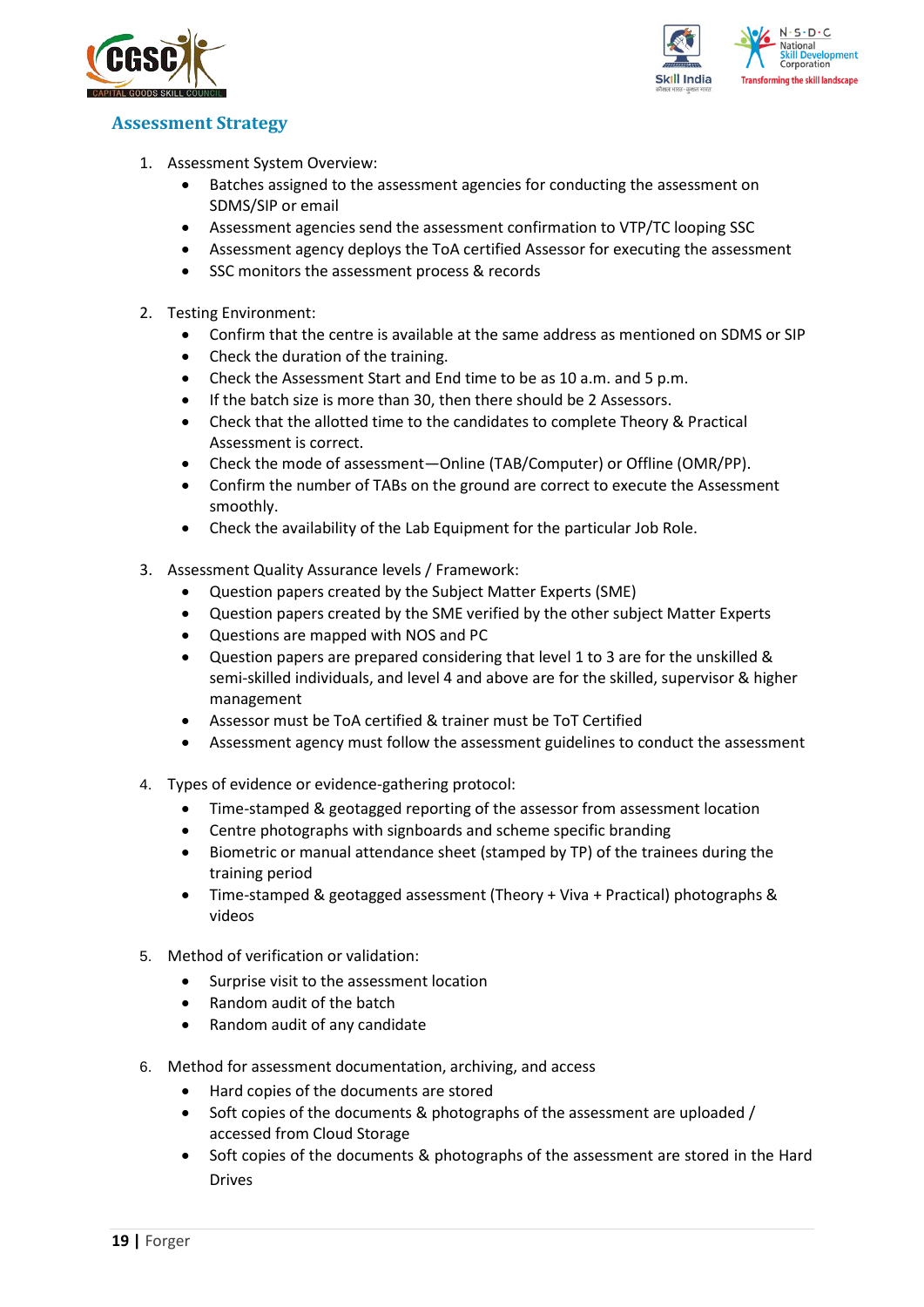

## <span id="page-19-0"></span>**References**



## <span id="page-19-1"></span>**Glossary**

| <b>Term</b>                            | <b>Description</b>                                                                                                                                                                                                                                                                                                                            |
|----------------------------------------|-----------------------------------------------------------------------------------------------------------------------------------------------------------------------------------------------------------------------------------------------------------------------------------------------------------------------------------------------|
| <b>Declarative</b><br><b>Knowledge</b> | Declarative knowledge refers to facts, concepts and principles that need to<br>be known and/or understood in order to accomplish a task or to solve a<br>problem.                                                                                                                                                                             |
| <b>Key Learning</b><br><b>Outcome</b>  | Key learning outcome is the statement of what a learner needs to know,<br>understand and be able to do in order to achieve the terminal outcomes. A<br>set of key learning outcomes will make up the training outcomes. Training<br>outcome is specified in terms of knowledge, understanding (theory) and<br>skills (practical application). |
| (M) TLO                                | On-the-job training (Mandatory); trainees are mandated to complete<br>specified hours of training on site                                                                                                                                                                                                                                     |
| OJT (R)                                | On-the-job training (Recommended); trainees are recommended the<br>specified hours of training on site                                                                                                                                                                                                                                        |
| <b>Procedural</b><br>Knowledge         | Procedural knowledge addresses how to do something, or how to perform a<br>task. It is the ability to work, or produce a tangible work output by applying<br>cognitive, affective or psychomotor skills.                                                                                                                                      |
| <b>Training Outcome</b>                | Training outcome is a statement of what a learner will know, understand<br>and be able to do upon the completion of the training.                                                                                                                                                                                                             |
| <b>Terminal Outcome</b>                | Terminal outcome is a statement of what a learner will know, understand<br>and be able to do upon the completion of a module. A set of terminal<br>outcomes help to achieve the training outcome.                                                                                                                                             |

## <span id="page-19-2"></span>**Acronyms and Abbreviations**